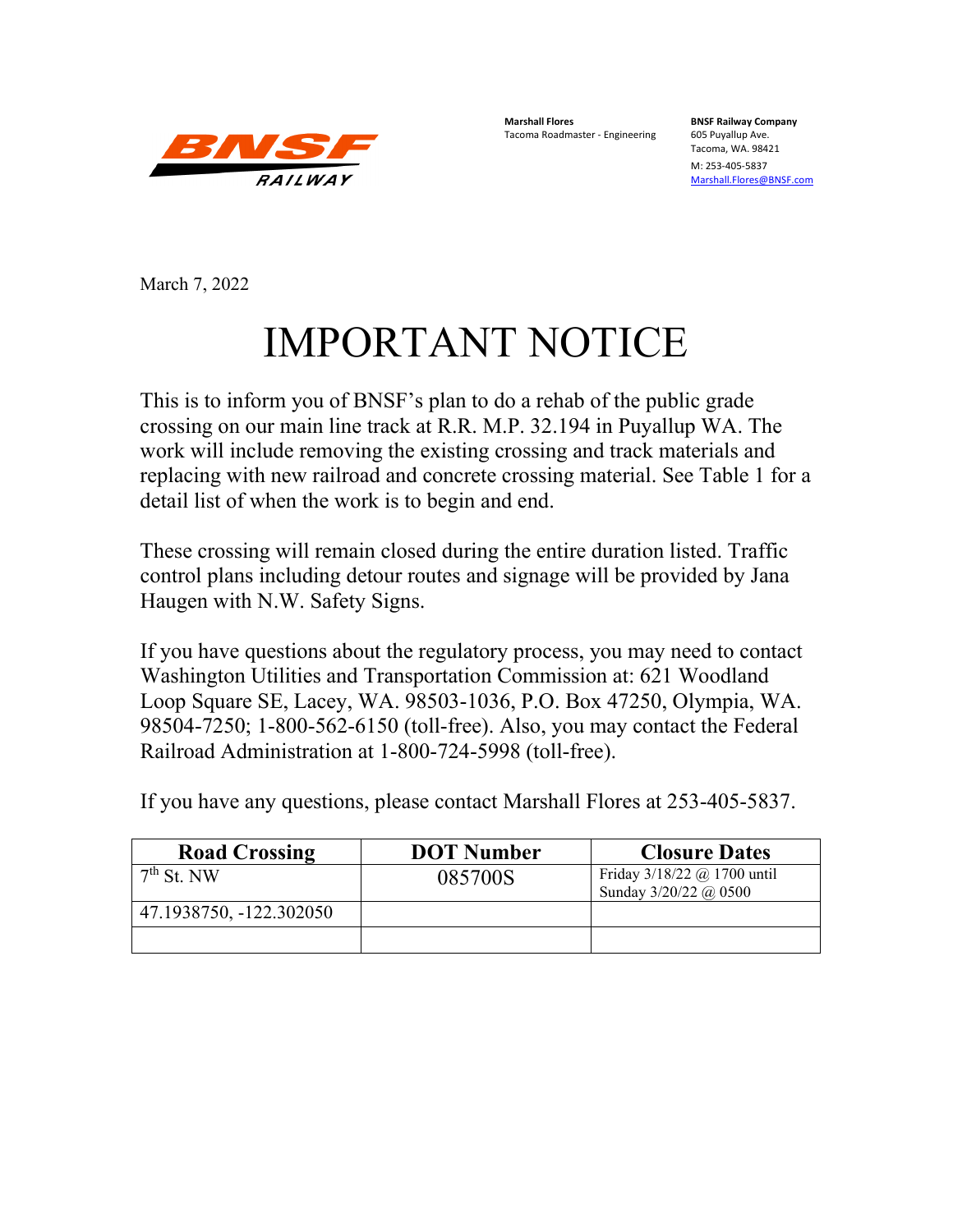

## 47°11'38.0"N 122°18'07.4"W 47.193875, -122.302050



#### Photos





Landscaping Puyallup m. **Sign in** eth St NW 6 Gth St NW **AG**  $\mathbf{a}$ den Rule Grocery Fish Foodbank ∩ Pioneer Court Apartments W Stewart Ave **W** Stewart Ave **W** Stewart Ave W Stewart Ave  $\blacksquare$  $9 - 35P$ 

 $3rd$  Ave NW

3rd Ave NW

50 ft edback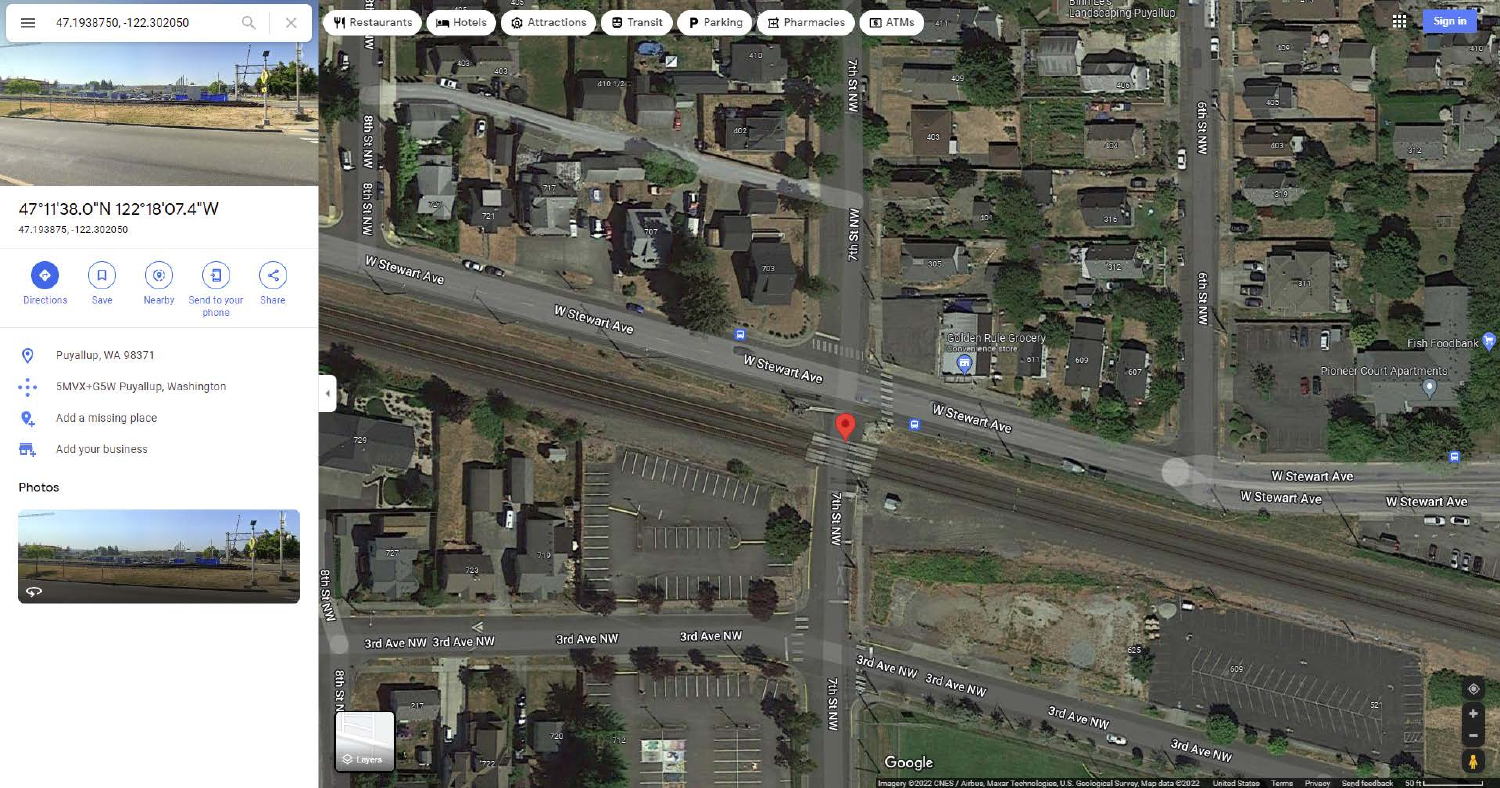## **U. S. DOT CROSSING INVENTORY FORM**

#### **DEPARTMENT OF TRANSPORTATION**

FEDERAL RAILROAD ADMINISTRATION **OMB No. 2130-0017**

| Instructions for the initial reporting of the following types of new or previously unreported crossings: For public highway-rail grade crossings, complete the entire inventory<br>Form. For private highway-rail grade crossings, complete the Header, Parts I and II, and the Submission Information section. For public pathway grade crossings (including<br>pedestrian station grade crossings), complete the Header, Parts I and II, and the Submission Information section. For Private pathway grade crossings, complete the Header,<br>Parts I and II, and the Submission Information section. For grade-separated highway-rail or pathway crossings (including pedestrian station crossings), complete the Header, Part<br>I, and the Submission Information section. For changes to existing data, complete the Header, Part I Items 1-3, and the Submission Information section, in addition to the<br>updated data fields. Note: For private crossings only, Part I Item 20 and Part III Item 2.K. are required unless otherwise noted.<br>An asterisk * denotes an optional field. |                                                |                                                     |                                                                        |                                        |                           |                   |                                                                                        |                                             |                                                            |                                            |  |  |  |
|--------------------------------------------------------------------------------------------------------------------------------------------------------------------------------------------------------------------------------------------------------------------------------------------------------------------------------------------------------------------------------------------------------------------------------------------------------------------------------------------------------------------------------------------------------------------------------------------------------------------------------------------------------------------------------------------------------------------------------------------------------------------------------------------------------------------------------------------------------------------------------------------------------------------------------------------------------------------------------------------------------------------------------------------------------------------------------------------------|------------------------------------------------|-----------------------------------------------------|------------------------------------------------------------------------|----------------------------------------|---------------------------|-------------------|----------------------------------------------------------------------------------------|---------------------------------------------|------------------------------------------------------------|--------------------------------------------|--|--|--|
| A. Revision Date<br>(MM/DD/YYYY)                                                                                                                                                                                                                                                                                                                                                                                                                                                                                                                                                                                                                                                                                                                                                                                                                                                                                                                                                                                                                                                                 | <b>B. Reporting Agency</b><br>Railroad         | $\Box$ Transit                                      |                                                                        | C. Reason for Update (Select only one) |                           |                   |                                                                                        | $\Box$ No Train                             |                                                            | D. DOT Crossing<br><b>Inventory Number</b> |  |  |  |
| /03 / 2020<br>09                                                                                                                                                                                                                                                                                                                                                                                                                                                                                                                                                                                                                                                                                                                                                                                                                                                                                                                                                                                                                                                                                 |                                                |                                                     | ■ Change in<br>Data                                                    |                                        | $\square$ New<br>Crossing |                   | $\Box$ Closed                                                                          | <b>Traffic</b>                              | $\Box$ Quiet<br>Zone Update                                |                                            |  |  |  |
|                                                                                                                                                                                                                                                                                                                                                                                                                                                                                                                                                                                                                                                                                                                                                                                                                                                                                                                                                                                                                                                                                                  | $\Box$ State                                   | $\Box$ Other                                        | $\Box$ Re-Open                                                         |                                        | $\Box$ Date               |                   | $\Box$ Change in Primary                                                               | $\Box$ Admin.                               |                                                            | 085700S                                    |  |  |  |
|                                                                                                                                                                                                                                                                                                                                                                                                                                                                                                                                                                                                                                                                                                                                                                                                                                                                                                                                                                                                                                                                                                  |                                                |                                                     |                                                                        |                                        | Change Only               |                   | <b>Operating RR</b><br><b>Part I: Location and Classification Information</b>          | Correction                                  |                                                            |                                            |  |  |  |
| 1. Primary Operating Railroad                                                                                                                                                                                                                                                                                                                                                                                                                                                                                                                                                                                                                                                                                                                                                                                                                                                                                                                                                                                                                                                                    |                                                |                                                     |                                                                        | 2. State                               |                           |                   |                                                                                        | 3. County                                   |                                                            |                                            |  |  |  |
| <b>BNSF Railway Company [BNSF]</b>                                                                                                                                                                                                                                                                                                                                                                                                                                                                                                                                                                                                                                                                                                                                                                                                                                                                                                                                                                                                                                                               |                                                |                                                     |                                                                        |                                        | <b>WASHINGTON</b>         |                   |                                                                                        | <b>PIERCE</b>                               |                                                            |                                            |  |  |  |
| 4. City / Municipality<br>l⊠In                                                                                                                                                                                                                                                                                                                                                                                                                                                                                                                                                                                                                                                                                                                                                                                                                                                                                                                                                                                                                                                                   |                                                |                                                     | 5. Street/Road Name & Block Number<br>7TH STREET NW                    |                                        |                           |                   |                                                                                        | 6. Highway Type & No.                       |                                                            |                                            |  |  |  |
| <b>PUYALLUP</b><br>$\Box$ Near                                                                                                                                                                                                                                                                                                                                                                                                                                                                                                                                                                                                                                                                                                                                                                                                                                                                                                                                                                                                                                                                   |                                                |                                                     | (Street/Road Name)                                                     |                                        |                           |                   | * (Block Number)                                                                       | Not Yet Reported by State                   |                                                            |                                            |  |  |  |
| 7. Do Other Railroads Operate a Separate Track at Crossing? $\Box$ Yes MINO<br>8. Do Other Railroads Operate Over Your Track at Crossing? I Yes $\Box$ No<br>If Yes, Specify RR<br>If Yes, Specify RR<br>ATK<br><b>SCR</b>                                                                                                                                                                                                                                                                                                                                                                                                                                                                                                                                                                                                                                                                                                                                                                                                                                                                       |                                                |                                                     |                                                                        |                                        |                           |                   |                                                                                        |                                             |                                                            |                                            |  |  |  |
| 9. Railroad Division or Region                                                                                                                                                                                                                                                                                                                                                                                                                                                                                                                                                                                                                                                                                                                                                                                                                                                                                                                                                                                                                                                                   |                                                | 10. Railroad Subdivision or District                |                                                                        |                                        |                           |                   | 11. Branch or Line Name                                                                |                                             | 12. RR Milepost                                            | 0032.194                                   |  |  |  |
| <b>NORTHWEST</b><br>$\Box$ None                                                                                                                                                                                                                                                                                                                                                                                                                                                                                                                                                                                                                                                                                                                                                                                                                                                                                                                                                                                                                                                                  |                                                | $\Box$ None                                         | <b>SEATTLE</b>                                                         |                                        |                           | $\Box$ None       | SEATTLE-VANC WA                                                                        |                                             | (prefix)   (nnnnnnnn)<br>(suffix)                          |                                            |  |  |  |
| 13. Line Segment                                                                                                                                                                                                                                                                                                                                                                                                                                                                                                                                                                                                                                                                                                                                                                                                                                                                                                                                                                                                                                                                                 |                                                | 14. Nearest RR Timetable                            |                                                                        | 15. Parent RR (if applicable)          |                           |                   |                                                                                        | 16. Crossing Owner (if applicable)          |                                                            |                                            |  |  |  |
| $\ast$<br>51                                                                                                                                                                                                                                                                                                                                                                                                                                                                                                                                                                                                                                                                                                                                                                                                                                                                                                                                                                                                                                                                                     | <b>Station</b><br><b>PUYALLUP</b>              |                                                     |                                                                        | $\blacksquare$ N/A                     |                           |                   |                                                                                        | $\Box N/A$                                  | <b>BNSF</b>                                                |                                            |  |  |  |
| 17. Crossing Type                                                                                                                                                                                                                                                                                                                                                                                                                                                                                                                                                                                                                                                                                                                                                                                                                                                                                                                                                                                                                                                                                | 18. Crossing Purpose                           | 19. Crossing Position                               |                                                                        | 20. Public Access                      |                           |                   | 21. Type of Train                                                                      |                                             |                                                            | 22. Average Passenger                      |  |  |  |
| $\triangleright$ Public                                                                                                                                                                                                                                                                                                                                                                                                                                                                                                                                                                                                                                                                                                                                                                                                                                                                                                                                                                                                                                                                          | $\blacksquare$ Highway<br>$\Box$ Pathway, Ped. | At Grade<br>$\Box$ RR Under                         |                                                                        | $\Box$ Yes                             | (if Private Crossing)     |                   | $\blacksquare$ Freight<br>Intercity Passenger                                          | $\Box$ Transit<br>$\Box$ Shared Use Transit | <b>Train Count Per Day</b><br>$\Box$ Less Than One Per Day |                                            |  |  |  |
| $\Box$ Private                                                                                                                                                                                                                                                                                                                                                                                                                                                                                                                                                                                                                                                                                                                                                                                                                                                                                                                                                                                                                                                                                   | $\square$ Station, Ped.                        | $\Box$ RR Over                                      |                                                                        | $\Box$ No                              |                           |                   | $\Box$ Commuter                                                                        | □ Tourist/Other                             |                                                            | Number Per Day 2                           |  |  |  |
| 23. Type of Land Use                                                                                                                                                                                                                                                                                                                                                                                                                                                                                                                                                                                                                                                                                                                                                                                                                                                                                                                                                                                                                                                                             | $\Box$ Farm                                    | Residential                                         | $\Box$ Commercial                                                      |                                        | $\Box$ Industrial         |                   | $\Box$ Institutional                                                                   | $\Box$ Recreational                         |                                                            | $\Box$ RR Yard                             |  |  |  |
| $\Box$ Open Space<br>24. Is there an Adjacent Crossing with a Separate Number?                                                                                                                                                                                                                                                                                                                                                                                                                                                                                                                                                                                                                                                                                                                                                                                                                                                                                                                                                                                                                   |                                                |                                                     |                                                                        |                                        |                           |                   | 25. Quiet Zone (FRA provided)                                                          |                                             |                                                            |                                            |  |  |  |
|                                                                                                                                                                                                                                                                                                                                                                                                                                                                                                                                                                                                                                                                                                                                                                                                                                                                                                                                                                                                                                                                                                  |                                                |                                                     |                                                                        |                                        |                           |                   |                                                                                        |                                             |                                                            |                                            |  |  |  |
| $\Box$ Yes $\Box$ No<br>26. HSR Corridor ID                                                                                                                                                                                                                                                                                                                                                                                                                                                                                                                                                                                                                                                                                                                                                                                                                                                                                                                                                                                                                                                      | If Yes, Provide Crossing Number                | 27. Latitude in decimal degrees                     |                                                                        |                                        | $\mathbb{Z}$ No           |                   | $\Box$ 24 Hr $\Box$ Partial $\Box$ Chicago Excused<br>28. Longitude in decimal degrees |                                             | Date Established                                           | 29. Lat/Long Source                        |  |  |  |
|                                                                                                                                                                                                                                                                                                                                                                                                                                                                                                                                                                                                                                                                                                                                                                                                                                                                                                                                                                                                                                                                                                  |                                                |                                                     |                                                                        | 47.1938750                             |                           |                   |                                                                                        |                                             |                                                            |                                            |  |  |  |
| 30.A. Railroad Use                                                                                                                                                                                                                                                                                                                                                                                                                                                                                                                                                                                                                                                                                                                                                                                                                                                                                                                                                                                                                                                                               | $\boxed{\mathbf{X}}$ N/A                       | (WGS84 std: nn.nnnnnnn)                             |                                                                        |                                        |                           |                   | (WGS84 std: -nnn.nnnnnnn) -122.302050                                                  |                                             | Actual                                                     | $\Box$ Estimated                           |  |  |  |
|                                                                                                                                                                                                                                                                                                                                                                                                                                                                                                                                                                                                                                                                                                                                                                                                                                                                                                                                                                                                                                                                                                  |                                                |                                                     |                                                                        |                                        |                           | 31.A. State Use * |                                                                                        |                                             |                                                            |                                            |  |  |  |
| 30.B. Railroad Use *                                                                                                                                                                                                                                                                                                                                                                                                                                                                                                                                                                                                                                                                                                                                                                                                                                                                                                                                                                                                                                                                             |                                                |                                                     |                                                                        |                                        |                           |                   | 31.B. State Use *                                                                      |                                             |                                                            |                                            |  |  |  |
| 30.C. Railroad Use *                                                                                                                                                                                                                                                                                                                                                                                                                                                                                                                                                                                                                                                                                                                                                                                                                                                                                                                                                                                                                                                                             |                                                |                                                     |                                                                        |                                        |                           |                   | 31.C. State Use *                                                                      |                                             |                                                            |                                            |  |  |  |
| 30.D. Railroad Use                                                                                                                                                                                                                                                                                                                                                                                                                                                                                                                                                                                                                                                                                                                                                                                                                                                                                                                                                                                                                                                                               |                                                |                                                     |                                                                        |                                        |                           | 31.D. State Use   |                                                                                        |                                             |                                                            |                                            |  |  |  |
| 32.A. Narrative (Railroad Use) *                                                                                                                                                                                                                                                                                                                                                                                                                                                                                                                                                                                                                                                                                                                                                                                                                                                                                                                                                                                                                                                                 |                                                | (1.27 I.28 I.29) Value Provided by Railroad, Not Ye |                                                                        |                                        |                           |                   | 32.B. Narrative (State Use) *                                                          |                                             |                                                            |                                            |  |  |  |
| 33. Emergency Notification Telephone No. (posted)                                                                                                                                                                                                                                                                                                                                                                                                                                                                                                                                                                                                                                                                                                                                                                                                                                                                                                                                                                                                                                                |                                                |                                                     | 34. Railroad Contact (Telephone No.)                                   |                                        |                           |                   |                                                                                        | 35. State Contact (Telephone No.)           |                                                            |                                            |  |  |  |
| 800-832-5452                                                                                                                                                                                                                                                                                                                                                                                                                                                                                                                                                                                                                                                                                                                                                                                                                                                                                                                                                                                                                                                                                     |                                                |                                                     | 817-352-1549                                                           |                                        |                           |                   |                                                                                        | 360-664-1262                                |                                                            |                                            |  |  |  |
|                                                                                                                                                                                                                                                                                                                                                                                                                                                                                                                                                                                                                                                                                                                                                                                                                                                                                                                                                                                                                                                                                                  |                                                |                                                     |                                                                        |                                        |                           |                   | <b>Part II: Railroad Information</b>                                                   |                                             |                                                            |                                            |  |  |  |
| 1. Estimated Number of Daily Train Movements                                                                                                                                                                                                                                                                                                                                                                                                                                                                                                                                                                                                                                                                                                                                                                                                                                                                                                                                                                                                                                                     |                                                |                                                     |                                                                        |                                        |                           |                   |                                                                                        |                                             |                                                            |                                            |  |  |  |
| 1.B. Total Night Thru Trains<br>1.A. Total Day Thru Trains<br>1.C. Total Switching Trains<br>(6 AM to 6 PM)<br>(6 PM to 6 AM)<br>26                                                                                                                                                                                                                                                                                                                                                                                                                                                                                                                                                                                                                                                                                                                                                                                                                                                                                                                                                              |                                                |                                                     |                                                                        |                                        |                           |                   | 1.D. Total Transit Trains<br>1.E. Check if Less Than<br>$\Box$<br>One Movement Per Day |                                             |                                                            |                                            |  |  |  |
| 26                                                                                                                                                                                                                                                                                                                                                                                                                                                                                                                                                                                                                                                                                                                                                                                                                                                                                                                                                                                                                                                                                               | 0                                              | 0                                                   |                                                                        |                                        | How many trains per week? |                   |                                                                                        |                                             |                                                            |                                            |  |  |  |
| 2. Year of Train Count Data (YYYY)                                                                                                                                                                                                                                                                                                                                                                                                                                                                                                                                                                                                                                                                                                                                                                                                                                                                                                                                                                                                                                                               |                                                |                                                     | 3. Speed of Train at Crossing<br>3.A. Maximum Timetable Speed (mph) 79 |                                        |                           |                   |                                                                                        |                                             |                                                            |                                            |  |  |  |
| 2019                                                                                                                                                                                                                                                                                                                                                                                                                                                                                                                                                                                                                                                                                                                                                                                                                                                                                                                                                                                                                                                                                             |                                                |                                                     |                                                                        |                                        |                           |                   | 3.B. Typical Speed Range Over Crossing (mph) From 1                                    | to 79                                       |                                                            |                                            |  |  |  |
| 4. Type and Count of Tracks                                                                                                                                                                                                                                                                                                                                                                                                                                                                                                                                                                                                                                                                                                                                                                                                                                                                                                                                                                                                                                                                      |                                                |                                                     |                                                                        |                                        |                           |                   |                                                                                        |                                             |                                                            |                                            |  |  |  |
| Main <sub>2</sub><br>Siding $0$                                                                                                                                                                                                                                                                                                                                                                                                                                                                                                                                                                                                                                                                                                                                                                                                                                                                                                                                                                                                                                                                  |                                                | Yard 0                                              | Transit 0                                                              |                                        |                           | Industry $0$      |                                                                                        |                                             |                                                            |                                            |  |  |  |
| 5. Train Detection (Main Track only)<br>$\blacksquare$ Constant Warning Time $\Box$ Motion Detection                                                                                                                                                                                                                                                                                                                                                                                                                                                                                                                                                                                                                                                                                                                                                                                                                                                                                                                                                                                             |                                                |                                                     | $\Box$ AFO $\Box$ PTC                                                  | $\sqcup$ DC                            |                           | $\Box$ Other      | $\Box$ None                                                                            |                                             |                                                            |                                            |  |  |  |
| 6. Is Track Signaled?                                                                                                                                                                                                                                                                                                                                                                                                                                                                                                                                                                                                                                                                                                                                                                                                                                                                                                                                                                                                                                                                            |                                                |                                                     |                                                                        | 7.A. Event Recorder                    |                           |                   |                                                                                        |                                             |                                                            | 7.B. Remote Health Monitoring              |  |  |  |
| ■ Yes □ No                                                                                                                                                                                                                                                                                                                                                                                                                                                                                                                                                                                                                                                                                                                                                                                                                                                                                                                                                                                                                                                                                       |                                                |                                                     |                                                                        | $\Box$ Yes $\Box$ No                   |                           |                   |                                                                                        |                                             | $\Box$ Yes $\Box$ No                                       |                                            |  |  |  |
| FORM FRA F 6180.71 (Rev. 08/03/2016)                                                                                                                                                                                                                                                                                                                                                                                                                                                                                                                                                                                                                                                                                                                                                                                                                                                                                                                                                                                                                                                             |                                                |                                                     |                                                                        |                                        |                           |                   | OMB approval expires 11/30/2022                                                        |                                             |                                                            | Page 1 OF 2                                |  |  |  |